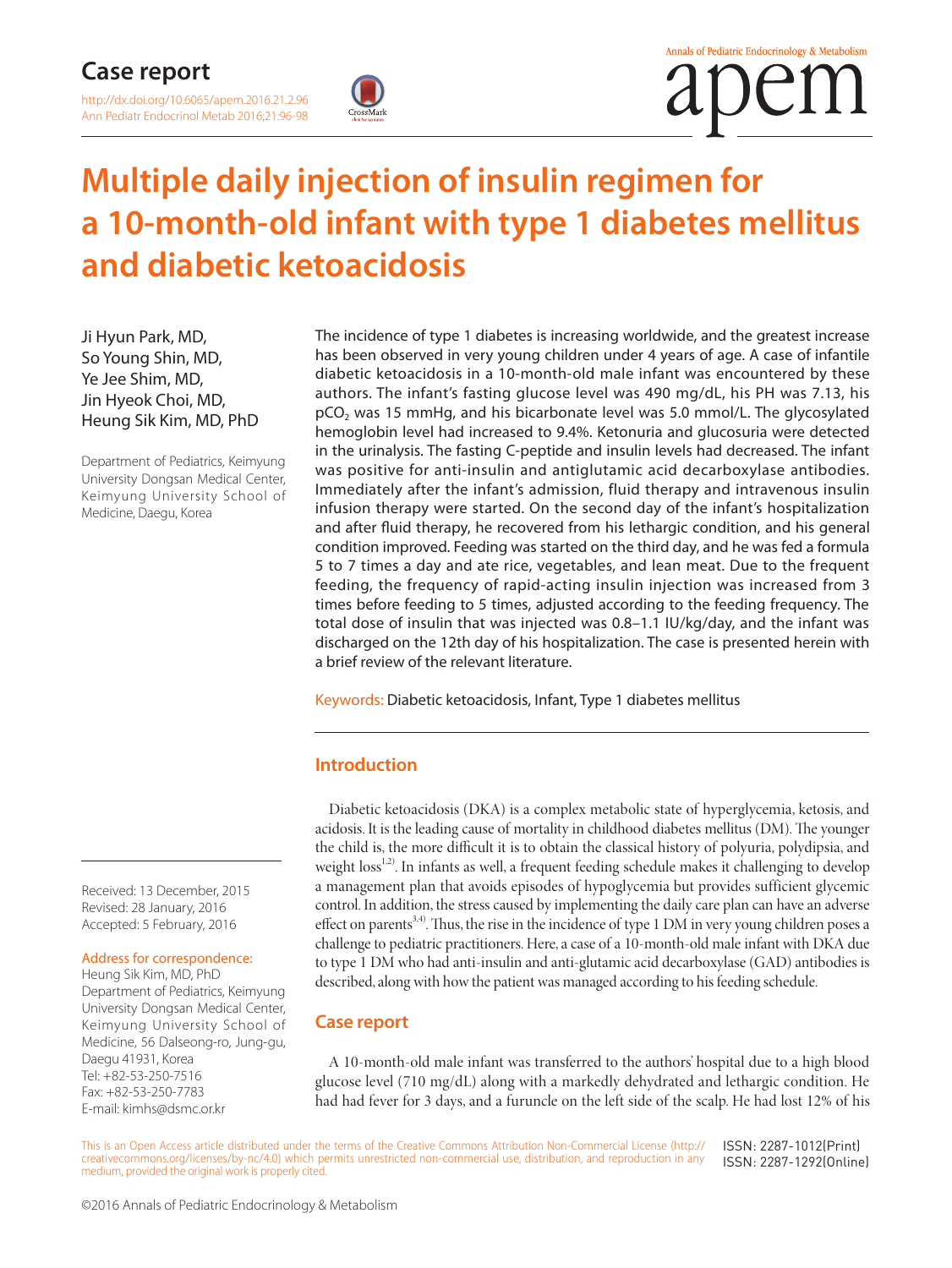# apem

body weight over 5 months. He also had polydypsia (500 mL water intake 1 to 2 times per day) and polyuria. His diapers were usually changed 6 times a day, but the frequency of diaper changing was increased to 10 times a day 3 days before he was brought to the authors' hospital. His birth weight was 2,780 g (10th–25th percentile for his age), and he was born after 38 weeks of gestation and had no previous illness history. He had been fed only formula milk, and weaning foods were about to be introduced.

At admission, the infant's body weight was 10 kg (50th–75th percentile for his age), and his height was 74 cm (25th–50th percentile for his age). In the physical examination, his temperature was 37.2℃, his heart rate was 149 beats/min, his respiratory rate was 52 breaths/min, and his blood pressure was 105/75 mmHg. In the laboratory tests, his fasting glucose level was 490 mg/dL. The initial arterial blood gas analysis revealed the following parameters: pH 7.13 (normal range, 7.35–7.45), pCO<sub>2</sub> 15 mmHg (normal range, 35–48 mmHg), and bicarbonate 5.0 mmol/L (normal range, 21–28 mmol/L). The glycosylated hemoglobin (HbA1c) level had increased to 9.4% (normal range, 5.0%–7.0%). Ketonuria and glucosuria were detected in the urinalysis. The fasting C-peptide level was 0.19 ng/mL (normal range, 0.48–3.3 ng/mL), and the fasting insulin level was 0.82 IU/mL (normal range, 2.1–22.0 IU/mL). He was positive for anti-insulin and anti-GAD antibodies (anti-insulin antibody, 64.77%; normal range, <7%; anti-GAD antibody, 6.6 IU/mL; normal range,  $\leq$ 1.0 IU/mL) and was negative for antiislet antibody. Based on the laboratory tests, the infant was diagnosed as having moderate to severe DKA due to type 1 DM.

Immediately after admission, fluid therapy and intravenous insulin infusion therapy were started. The peripheral circulation was restored with normal saline with 20 mEq/L potassium acetate and 20 mEq/L potassium phosphate. The fluid mixing was modulated based on the patient's electrolyte level. Insulin was administered at 0.1 IU/kg/hr, and the rate of insulin infusion was reduced according to the infant's glucose level. On the second day of hospitalization, the infant recovered from his lethargic condition, and his general condition improved. His temperature normalized on the third day after the injection of intravenous antibiotics. Feeding was started on the third day, and multiple subcutaneous insulin injections were started. He was fed formula milk 5 to 7 times a day and ate rice, vegetables, and lean meat. Due to the frequent feeding, the infant's glucose level fluctuated between 100 and 600 mg/dL. Rapid-acting Novorapid Flexpen (Norvo Nordisk Pharma, South, Korea) and long-acting Levemir Flexpen (Norvo Nordisk Pharma, South, Korea) were used. Initially, 0.1–0.2 IU/kg Novorapid Flexpen was injected 3 times before meals, usually at 7 to 8 o'clock in the morning, 1 to 2 o'clock in the afternoon, and 7–8 o'clock in the evening. As for Levemir Flexpen, 0.4 IU/kg of it was injected at about 11 o'clock, before bedtime. The infant's glucose level still fluctuated, however, based on the feeding; hence, the frequency of rapid-acting insulin injection was increased from 3 times before feeding to 5 times, adjusted according to the feeding frequency (Fig. 1). The total dose of insulin that was initially

injected was 0.8–1.0 IU/kg/day. When the frequency of insulin injection was increased, the total dose was 0.8–1.1 IU/kg/day. The infant was discharged on the 12th day of hospitalization, when his blood glucose level stabilized at 157–280 mg/dL.

The infant's current age is 14 months, and he weighs 11.7 kg. He experienced episodes of hypoglycemia due to the honeymoon period; hence, the dose of insulin injection was reduced from 0.9 IU/kg/day to 0.41–0.52 IU/kg/day. His recent HbA1c level is 8.3%.

#### **Discussion**

As mentioned earlier, the rising incidence of type 1 DM is a global phenomenon $1,5$ ). In a cohort of pediatric patients who had new-onset DM with DKA, the percentage of children under 5 years of age with DKA as the initial diagnosis was 36%, compared to 16% of adolescents older than 14 years of age<sup>1)</sup>. Also, it is known that breastfeeding may lower the risk of type 1 DM either directly or by delaying the exposure to cow's milk protein<sup>6)</sup>. The patient in the case presented herein was fed only formula milk.

Autoimmunity precedes the onset of clinical type 1 DM; hence, autoimmune responses may be useful markers for disease prediction. The number of positive autoantibodies can help estimate the risk of developing type 1 DM: low risk (single autoantibody), moderate risk (2 autoantibodies), or high risk (>2 autoantibodies) over a 5-year period $6$ . The patient in the case presented herein had two positive autoantibodies.

After diagnosis, the management of DM in infants or toddlers is very different from that in older children because of their peculiar features and clinical characteristics. Infants and toddlers have a wide range of serum glucose levels due to their variable daily activities and diet, and also due to their rapid growth spurts and frequent illness. They are very sensitive to tiny doses of insulin, and this adds to the trouble with regard to glucose control<sup>1,3)</sup>. The authors also had difficulty controlling the



Fig. 1. Comparison of glucose level according to the frequency of rapid acting insulin injections in an infant with type 1 diabetes mellitus. The glucose level was more stable when more frequent injections of rapid acting insulin were administered based on the infant's feeding schedule.